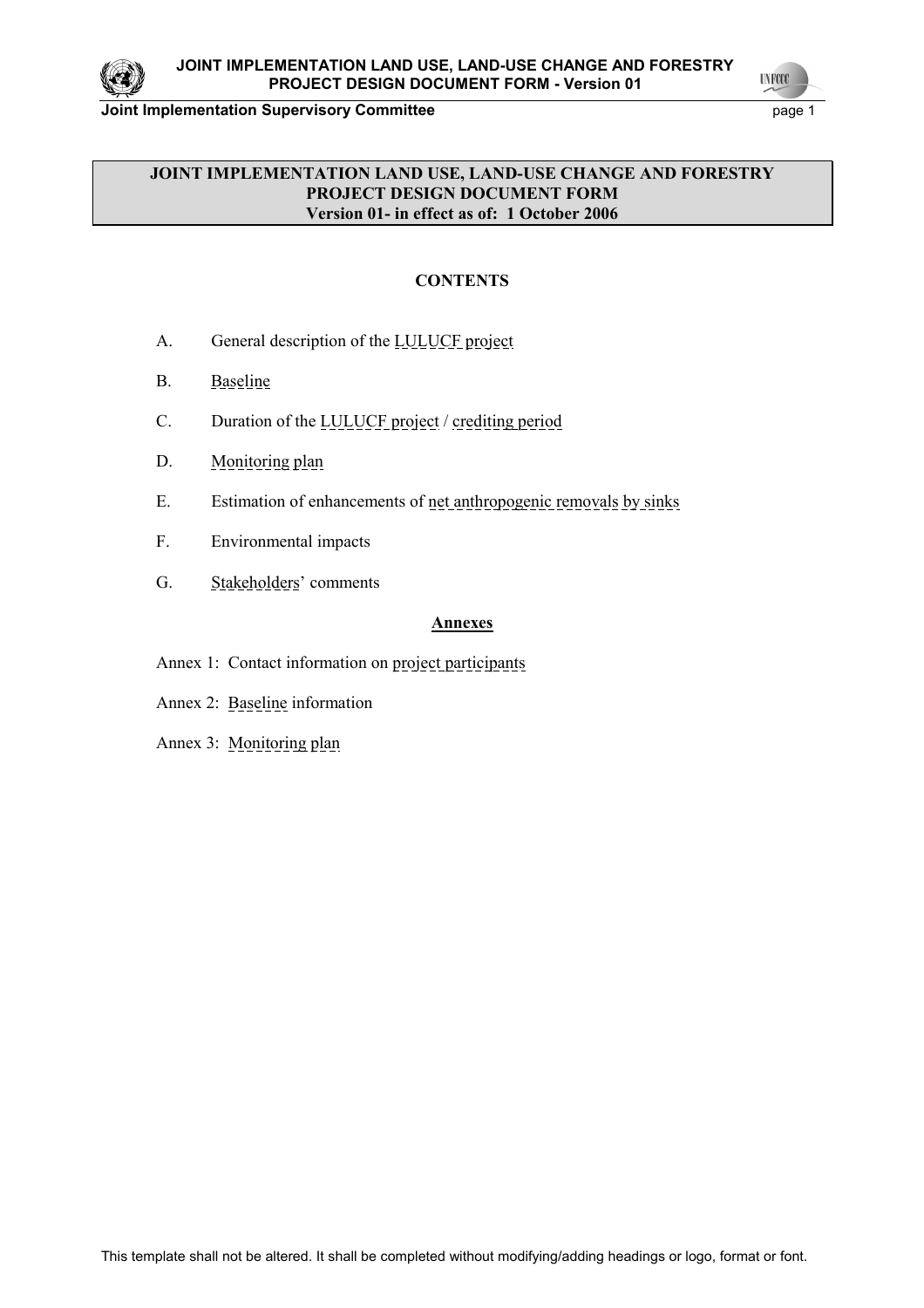

#### **Joint Implementation Supervisory Committee** page 2



### **SECTION A. General description of the LULUCF project**

**A.1. Title of the LULUCF project:**

**A.2. Description of the LULUCF project:**

>>

>>

**A.3. Project participants:**  >>

**A.4. Technical description of the LULUCF project:** 

 **A.4.1. Location of the LULUCF project:** 

>>

 **A.4.1.1. Host Party(ies):**

>>

 **A.4.1.2. Region/State/Province etc.:**

>>

 **A.4.1.3. City/Town/Community etc.:** 

>>

# **A.4.1.4. Detailed delineation of the project boundary including information allowing the unique identification of the LULUCF project:**

 $\rightarrow$ 

 **A.4.2. Conformity with the definitions of LULUCF activities:**

>>

 **A.4.3. Technology(ies) to be employed, or measures, operations or actions to be implemented by the LULUCF project:**

>>

 **A.4.4. Brief explanation of how the net anthropogenic removals by sinks are to be**  enhanced by the proposed JI **LULUCF** project, including why these enhancements would not **occur in the absence of the proposed project, taking into account national and/or sectoral policies and circumstances:**

>>

 **A.4.4.1. Estimated enhancements of net anthropogenic removals by sinks over the crediting period:** >>

**A.5. Project approval by the Parties involved:** 

>>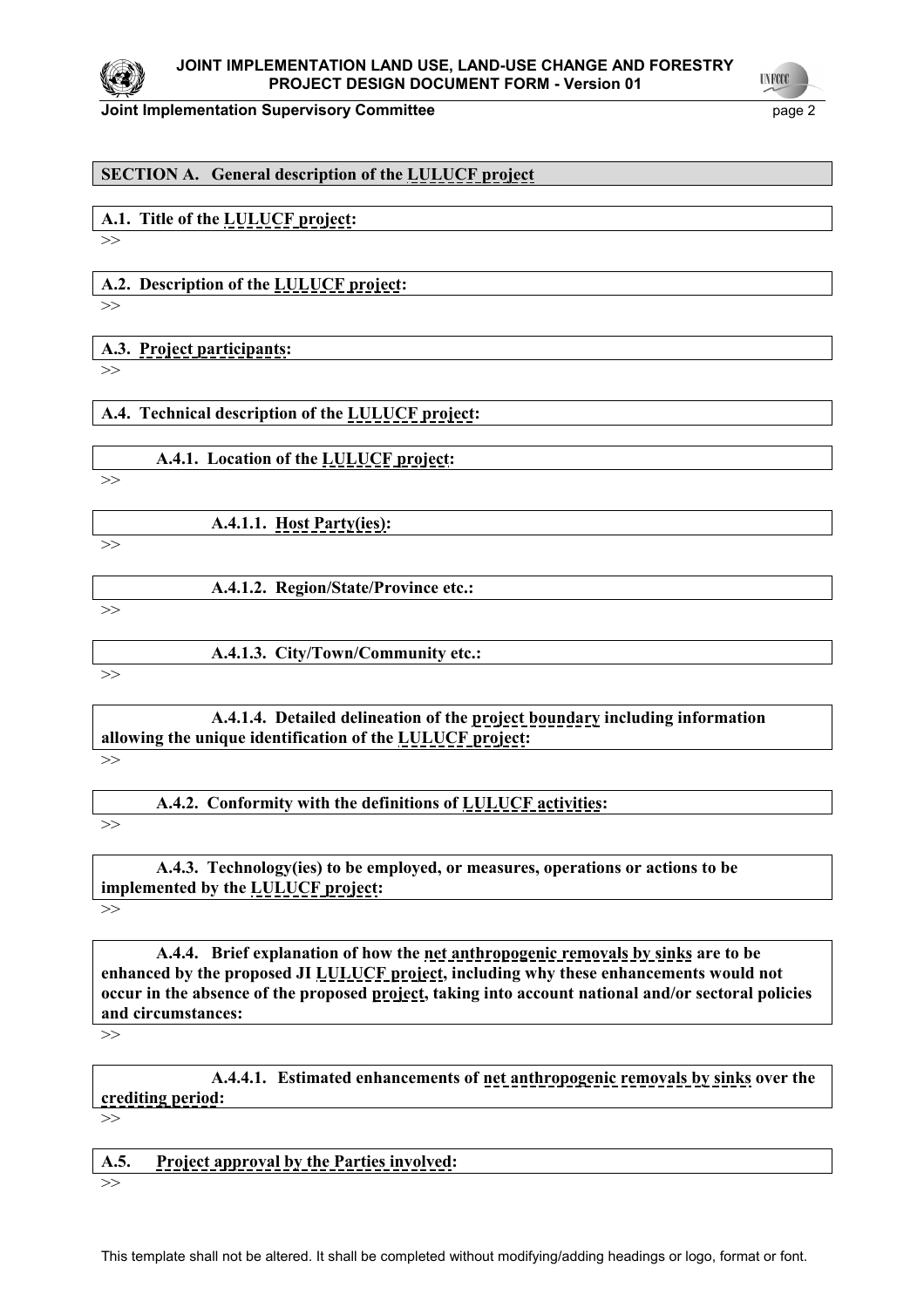

**Joint Implementation Supervisory Committee** <br>
page 3



#### **SECTION B. Baseline**

**B.1. Description and justification of the baseline chosen:** 

>>

**B.2. Carbon pools selected:** 

>>

**B.3. Specification of the greenhouse gas sources whose emissions will be part of the LULUCF project:**

 $\rightarrow$ 

**B.4. Description of how the net anthropogenic removals by sinks are enhanced above those that would have occurred in the absence of the JI LULUCF project:**

>>

**B.5. Description of how the definition of the project boundary is applied to the LULUCF project:** >>

**B.6. Further baseline information, including the date of baseline setting and the name(s) of the person(s)/entity(ies) setting the baseline:** 

>>

**SECTION C. Duration of the LULUCF project / crediting period**

**C.1. Starting date of the project:** 

>>

**C.2. Expected operational lifetime of the project:** 

>>

**C.3. Length of the crediting period:**

>>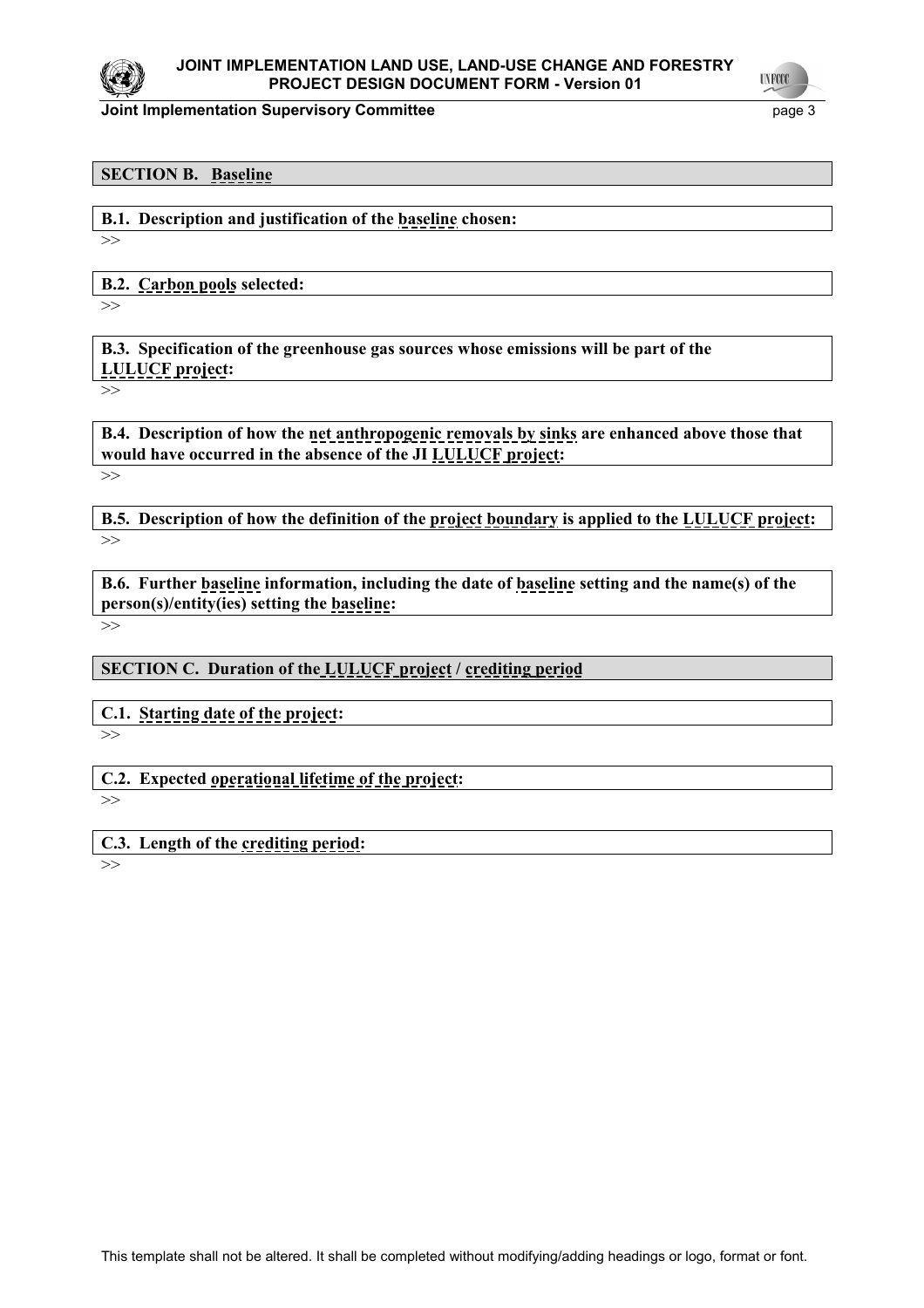|                                            |                                            |                                                            | JOINT IMPLEMENTATION LAND USE, LAND-USE CHANGE AND FORESTRY<br>PROJECT DESIGN DOCUMENT FORM - Version 01                 |                                                        |                        |                                                                                                                                       |                                      | <b>IMPACE</b> |
|--------------------------------------------|--------------------------------------------|------------------------------------------------------------|--------------------------------------------------------------------------------------------------------------------------|--------------------------------------------------------|------------------------|---------------------------------------------------------------------------------------------------------------------------------------|--------------------------------------|---------------|
|                                            | Joint Implementation Supervisory Committee |                                                            |                                                                                                                          |                                                        |                        |                                                                                                                                       |                                      | page 4        |
| SECTION D.                                 | <u>Monitoring plan</u>                     |                                                            |                                                                                                                          |                                                        |                        |                                                                                                                                       |                                      |               |
| $\overline{a}$                             | Description of monitoring plan chosen:     |                                                            |                                                                                                                          |                                                        |                        |                                                                                                                                       |                                      |               |
| $\hat{\wedge}$                             |                                            |                                                            |                                                                                                                          |                                                        |                        |                                                                                                                                       |                                      |               |
|                                            |                                            | D.1.1. Sampling design and stratification:                 |                                                                                                                          |                                                        |                        |                                                                                                                                       |                                      |               |
| ☆                                          |                                            |                                                            |                                                                                                                          |                                                        |                        |                                                                                                                                       |                                      |               |
| D.1.2.                                     |                                            | Monitoring of the anthropogenic emissions                  |                                                                                                                          |                                                        |                        | by sources and removals by sinks in the project and baseline scenarios:                                                               |                                      |               |
|                                            |                                            |                                                            | project scenario, and how these data will be archived (for each carbon pool and in units of CO <sub>2</sub> equivalent): |                                                        |                        | D.1.2.1. Data to be collected in order to monitor the changes in carbon stocks in the carbon pools within the project boundary in the |                                      |               |
|                                            |                                            |                                                            |                                                                                                                          |                                                        |                        |                                                                                                                                       |                                      |               |
| ID number                                  | Data variable                              | Source of data                                             | Data unit                                                                                                                | Measured (m),                                          | Recording              | Proportion of                                                                                                                         | How will the                         | Comment       |
| numbers to ease<br>Please use              |                                            |                                                            |                                                                                                                          | calculated (c),<br>estimated (e)                       | frequency              | monitored<br>data to be                                                                                                               | archived?<br>data be                 |               |
| $CrosS-$                                   |                                            |                                                            |                                                                                                                          |                                                        |                        |                                                                                                                                       | (electronic/                         |               |
| referencing to<br>D.2.)                    |                                            |                                                            |                                                                                                                          |                                                        |                        |                                                                                                                                       | paper)                               |               |
|                                            |                                            |                                                            |                                                                                                                          |                                                        |                        |                                                                                                                                       |                                      |               |
|                                            |                                            |                                                            |                                                                                                                          |                                                        |                        |                                                                                                                                       |                                      |               |
|                                            |                                            |                                                            |                                                                                                                          |                                                        |                        | D.1.2.2. Data to be collected in order to monitor the greenhouse gas emissions by sources within the project boundary in the          |                                      |               |
|                                            |                                            | project scenario, and how these data will be archived (for |                                                                                                                          | each gas, source, etc.; in units of $CO2$ equivalent): |                        |                                                                                                                                       |                                      |               |
| numbers to ease<br>Please use<br>ID number | Data variable                              | Source of data                                             | Data uni                                                                                                                 | calculated (c) or<br>Measured (m),<br>estimated (e)    | Recording<br>frequency | Proportion of data<br>to be monitored                                                                                                 | How will the<br>archived?<br>data be | Comment       |
| cross-referencing<br>to D.3)               |                                            |                                                            |                                                                                                                          |                                                        |                        |                                                                                                                                       | (electronic/<br>paper)               |               |
|                                            |                                            |                                                            |                                                                                                                          |                                                        |                        |                                                                                                                                       |                                      |               |
|                                            |                                            |                                                            |                                                                                                                          |                                                        |                        |                                                                                                                                       |                                      |               |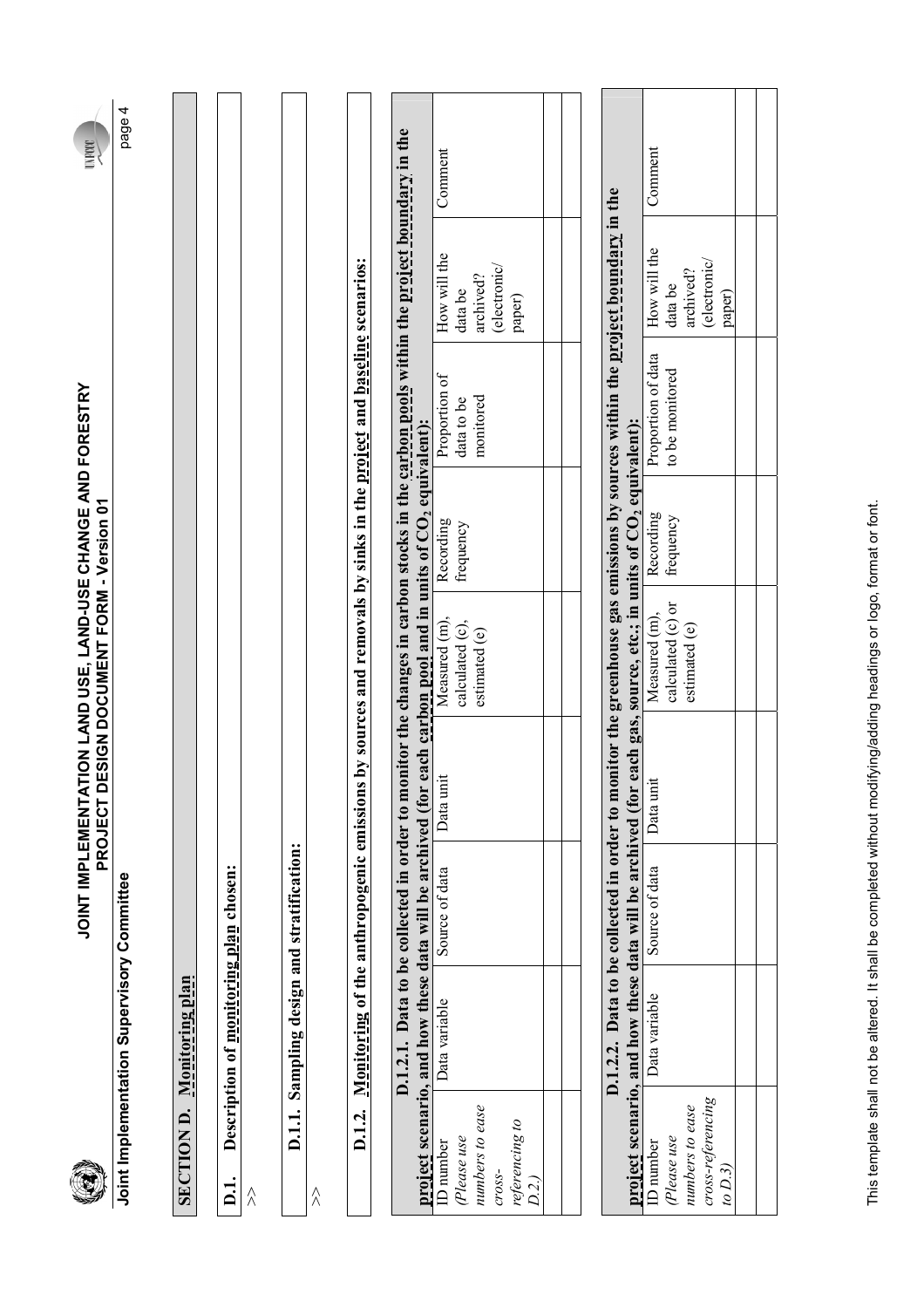|                                                                     |                                            | <b>JOINT IMPLEMENTATI</b>                                                                                  | PROJECT DESIGN DOCUMENT FORM - Version 01 | ON LAND USE, LAND-USE CHANGE AND FORESTRY                          |           |                                                                                                                                   |                                               | <b>ARKIT</b> |
|---------------------------------------------------------------------|--------------------------------------------|------------------------------------------------------------------------------------------------------------|-------------------------------------------|--------------------------------------------------------------------|-----------|-----------------------------------------------------------------------------------------------------------------------------------|-----------------------------------------------|--------------|
|                                                                     | Joint Implementation Supervisory Committee |                                                                                                            |                                           |                                                                    |           |                                                                                                                                   |                                               | page 5       |
|                                                                     |                                            | project boundary in the project scenario (for each carbon)                                                 |                                           | <b><u>oool</u></b> and in units of CO <sub>2</sub> equivalent):    |           | D.1.2.3. Description of formulae and/or models used to estimate the changes in carbon stocks in the carbon pools within the       |                                               |              |
| $\hat{\lambda}$                                                     |                                            |                                                                                                            |                                           |                                                                    |           |                                                                                                                                   |                                               |              |
|                                                                     | D.1.2.4.                                   | in the project scenario (for each gas, source, etc.; in units of $CO2$ equivalent):                        |                                           |                                                                    |           | Description of formulae and/or models used to estimate the greenhouse gas emissions by sources within the <u>project boundary</u> |                                               |              |
| $\hat{\wedge}$                                                      |                                            |                                                                                                            |                                           |                                                                    |           |                                                                                                                                   |                                               |              |
|                                                                     |                                            | D.1.2.5. Data necessary for determining the<br>scenario, and how these data will be collected and archived |                                           | (for each carbon pool and in units of CO <sub>2</sub> equivalent): |           | changes in carbon stocks in the carbon pools within the project boundary in the baseline                                          |                                               |              |
| ID number                                                           | Data variable                              | Source of data                                                                                             | Data unit                                 | Measured (m),                                                      | Recording | Proportion of                                                                                                                     | How will the                                  | Comment      |
| numbers to ease<br>referencing to<br>Please use<br>$CTOSS$ -<br>D.2 |                                            |                                                                                                            |                                           | calculated (c),<br>estimated (e)                                   | frequency | monitored<br>data to be                                                                                                           | electronic/<br>archived?<br>data be<br>paper) |              |
|                                                                     |                                            |                                                                                                            |                                           |                                                                    |           |                                                                                                                                   |                                               |              |
|                                                                     |                                            |                                                                                                            |                                           |                                                                    |           |                                                                                                                                   |                                               |              |
|                                                                     |                                            | D.1.2.6. Data necessary for determining the<br>and how these data will be collected and archived (for each |                                           | gas, source, etc.; in units of CO <sub>2</sub> equivalent):        |           | greenhouse gas emissions by sources within the project boundary in the baseline scenario,                                         |                                               |              |
| ID number                                                           | Data variable                              | Source of data                                                                                             | Data unit                                 | Measured (m),                                                      | Recording | Proportion of data                                                                                                                | How will the                                  | Comment      |
| cross-referencing<br>numbers to ease<br>Please use<br>to D.3        |                                            |                                                                                                            |                                           | calculated (c) or<br>estimated (e)                                 | frequency | to be monitored                                                                                                                   | electronic/<br>archived?<br>data be<br>paper) |              |
|                                                                     |                                            |                                                                                                            |                                           |                                                                    |           |                                                                                                                                   |                                               |              |
|                                                                     |                                            |                                                                                                            |                                           |                                                                    |           | D.1.2.7. Description of formulae and/or models used to estimate the changes in carbon stocks in the carbon pools within the       |                                               |              |
|                                                                     |                                            | project boundary in the baseline scenario (for each carbon                                                 |                                           | pool and in units of CO <sub>2</sub> equivalent):                  |           |                                                                                                                                   |                                               |              |

 $\hat{\wedge}$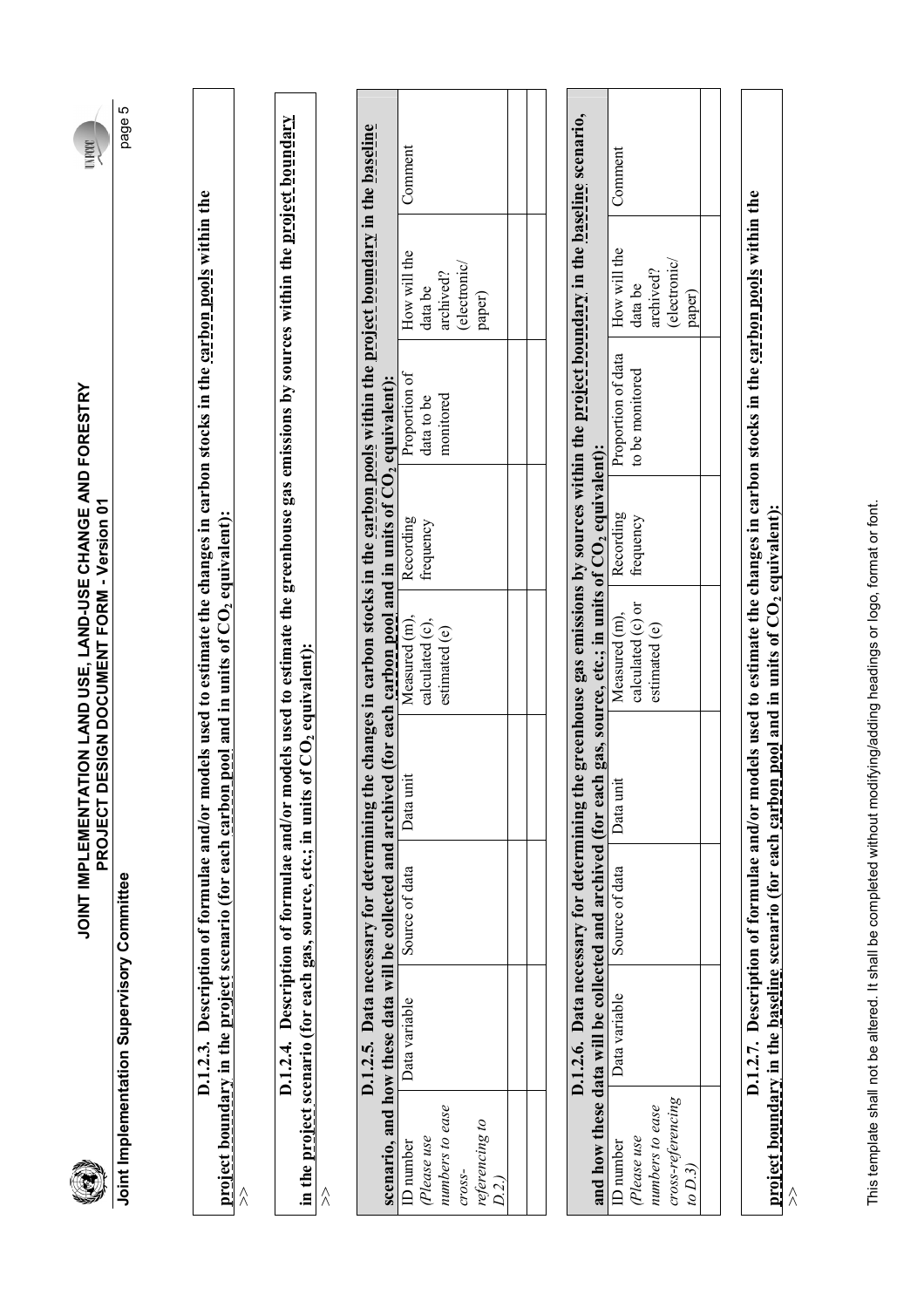|                                                                                   |                                                                                                                                                                                                                                         |                |                   | JOINT IMPLEMENTATION LAND USE, LAND-USE CHANGE AND FORESTRY<br>PROJECT DESIGN DOCUMENT FORM - Version 01 |                        |                                          |                                                                | <b>ROWN</b> |
|-----------------------------------------------------------------------------------|-----------------------------------------------------------------------------------------------------------------------------------------------------------------------------------------------------------------------------------------|----------------|-------------------|----------------------------------------------------------------------------------------------------------|------------------------|------------------------------------------|----------------------------------------------------------------|-------------|
|                                                                                   | Joint Implementation Supervisory Committee                                                                                                                                                                                              |                |                   |                                                                                                          |                        |                                          |                                                                | page 6      |
|                                                                                   | D.1.2.8. Description of formulae and/or models used to estimate the greenhouse gas emissions by sources within the <u>proiect boundary</u> in<br>the <b>baseline</b> scenario (for each gas, source, etc.; in units of CO2 equivalent): |                |                   |                                                                                                          |                        |                                          |                                                                |             |
| $\hat{\wedge}$                                                                    |                                                                                                                                                                                                                                         |                |                   |                                                                                                          |                        |                                          |                                                                |             |
|                                                                                   | D.1.3. Treatment of leakage in the monitoring plan:                                                                                                                                                                                     |                |                   |                                                                                                          |                        |                                          |                                                                |             |
|                                                                                   | D.1.3.1. If applicable, please describe the data and information that will be collected in order to monitor leakage (for each gas, source,<br>carbon pool, etc.; in units of CO <sub>2</sub> equivalent):                               |                |                   |                                                                                                          |                        |                                          |                                                                |             |
| numbers to ease<br>referencing to<br>Please use<br>ID number<br>$CTOSS$ -<br>D.2. | Data variable                                                                                                                                                                                                                           | Source of data | Data unit         | Measured (m),<br>calculated (c),<br>estimated (e)                                                        | Recording<br>frequency | Proportion of<br>monitored<br>data to be | How will the<br>(electronic/<br>archived?<br>data be<br>paper) | Comment     |
|                                                                                   |                                                                                                                                                                                                                                         |                |                   |                                                                                                          |                        |                                          |                                                                |             |
| $CO2$ equivalent):                                                                | D.1.3.2. Description of formulae and/or models used to estimate <u>leakage</u> (for each gas, source, carbon pool, etc.; in units of                                                                                                    |                |                   |                                                                                                          |                        |                                          |                                                                |             |
| Ά                                                                                 | D.1.4. Description of formulae/and or models used to estimate the enhancements of n <u>et anthropogenic removals by sinks</u> by the<br><u>LULUCE project</u> (for each gas <u>, carbon pool,</u> source, etc.;                         |                |                   | in units of $\mathrm{CO}_2$ equivalent):                                                                 |                        |                                          |                                                                |             |
|                                                                                   | D.1.5. Where applicable, in accordance with procedures as required by the host Party, information on the collection and archiving of<br>information on the environmental impacts of the LULUCI                                          |                | <u>F project:</u> |                                                                                                          |                        |                                          |                                                                |             |
|                                                                                   |                                                                                                                                                                                                                                         |                |                   |                                                                                                          |                        |                                          |                                                                |             |

This template shall not be altered. It shall be completed without modifying/adding headings or logo, format or font. This template shall not be altered. It shall be completed without modifying/adding headings or logo, format or font.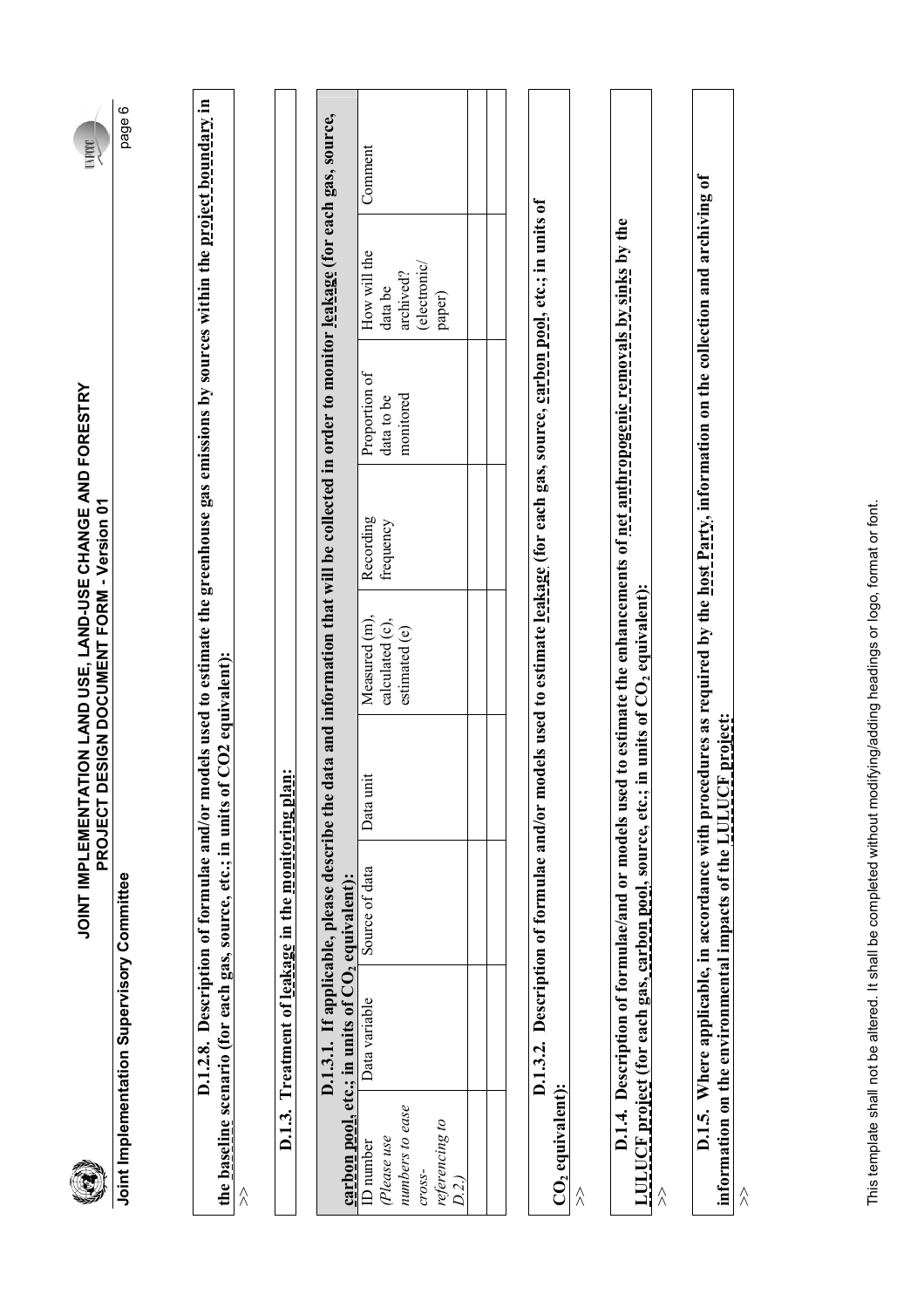

**Joint Implementation Supervisory Committee** page 7 Joint Implementation Supervisory Committee

page 7

 $\Box$ 

 $\overline{\phantom{a}}$ 

| procedures undertaken for data monitored:              | Explain QA/QC procedures planned for these data, or why such procedures are not necessary. |                     |          |  |
|--------------------------------------------------------|--------------------------------------------------------------------------------------------|---------------------|----------|--|
| 0.2. Quality control (QC) and quality assurance $(QA)$ | ncertainty level of data                                                                   | $n$ is h/medium/low |          |  |
|                                                        |                                                                                            | ndicate table and   | D number |  |

D.3. Please describe the operational and management structure that the LULUCF project operator will apply in implementing the monitoring plan: **D.3. Please describe the operational and management structure that the LULUCF project operator will apply in implementing the monitoring plan**:  $\hat{\wedge}$ 

**D.4. Name of person(s)/entity(ies) establishing the monitoring plan:**  D.4. Name of person(s)/entity(ies) establishing the monitoring plan: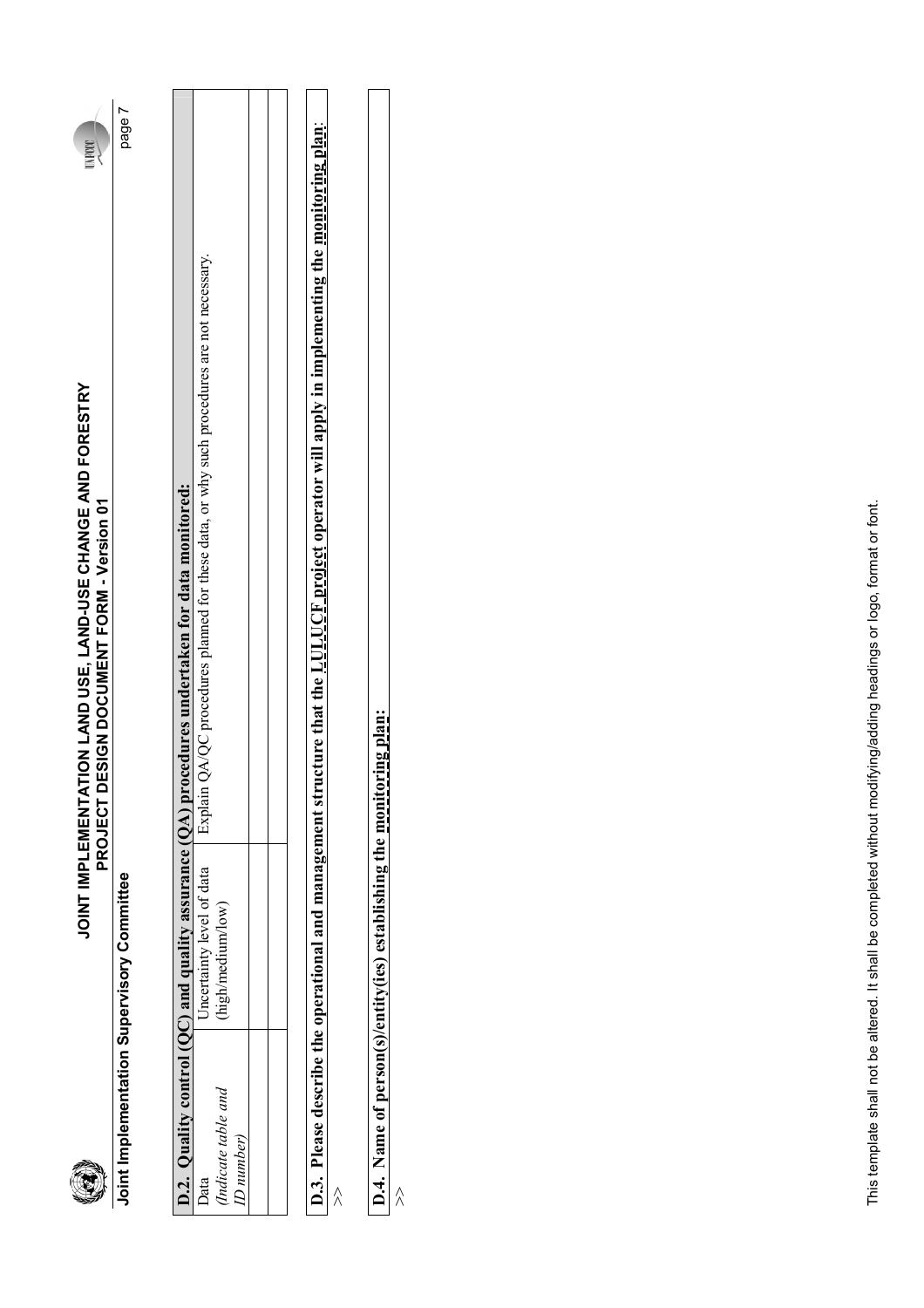

#### **JOINT IMPLEMENTATION LAND USE, LAND-USE CHANGE AND FORESTRY PROJECT DESIGN DOCUMENT FORM - Version 01**

**Joint Implementation Supervisory Committee** page 8

**UNFCCC** 

### **SECTION E. Estimation of enhancements of net anthropogenic removals by sinks**

**E.1. Estimated project net anthropogenic removals by sinks:** 

>>

**E.2. Estimated baseline net anthropogenic removals by sinks:** >>

**E.3. The difference between E.1. and E.2.:**

>>

**E.4. Estimated leakage:** 

>>

**E.5. The difference between E.3. and E.4 representing the estimated enhancements of net anthropogenic removals by sinks:** 

>>

**E.6. Table providing values obtained when applying formulae above:**  >>

**SECTION F. Environmental impacts** 

**F.1. Documentation on the analysis of the environmental impacts of the LULUCF project, including transboundary impacts, in accordance with procedures as determined by the host Party:**  >>

**F.2. If environmental impacts are considered significant by the project participants or the host Party, please provide conclusions and all references to supporting documentation of an environmental impact assessment undertaken in accordance with the procedures as required by the host Party:** 

>>

**SECTION G. Stakeholders' comments** 

**G.1. Information on stakeholders' comments on the LULUCF project, as appropriate:** 

>>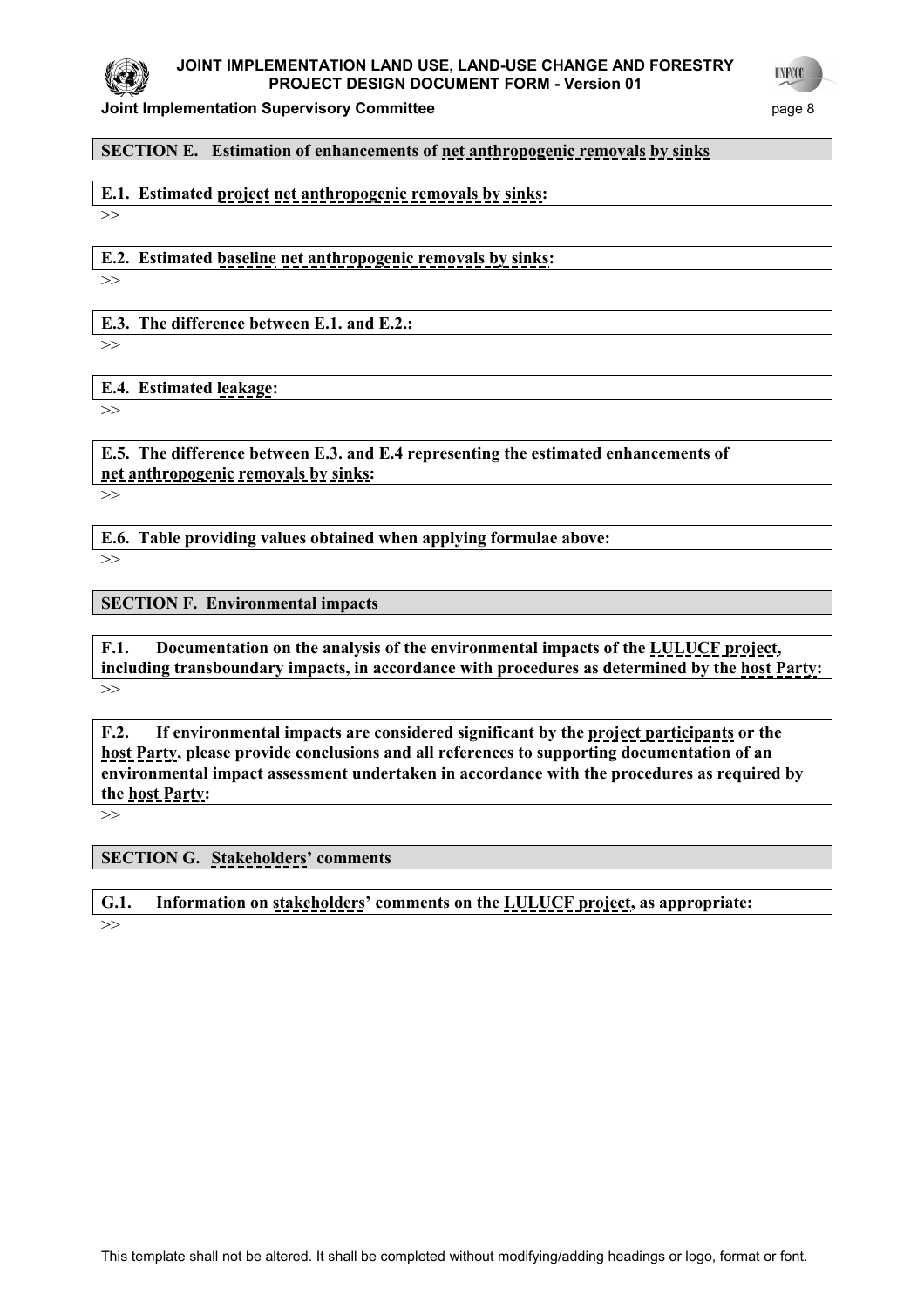

**Joint Implementation Supervisory Committee** *page 9* **page 9** 

**UNFCCC** 

Annex 1

## **CONTACT INFORMATION ON PROJECT PARTICIPANTS**

| Organisation:    |  |
|------------------|--|
| Street/P.O.Box:  |  |
| Building:        |  |
| City:            |  |
| State/Region:    |  |
| Postal code:     |  |
| Country:         |  |
| Phone:           |  |
| Fax:             |  |
| E-mail:          |  |
| URL:             |  |
| Represented by:  |  |
| Title:           |  |
| Salutation:      |  |
| Last name:       |  |
| Middle name:     |  |
| First name:      |  |
| Department:      |  |
| Phone (direct):  |  |
| Fax (direct):    |  |
| Mobile:          |  |
| Personal e-mail: |  |